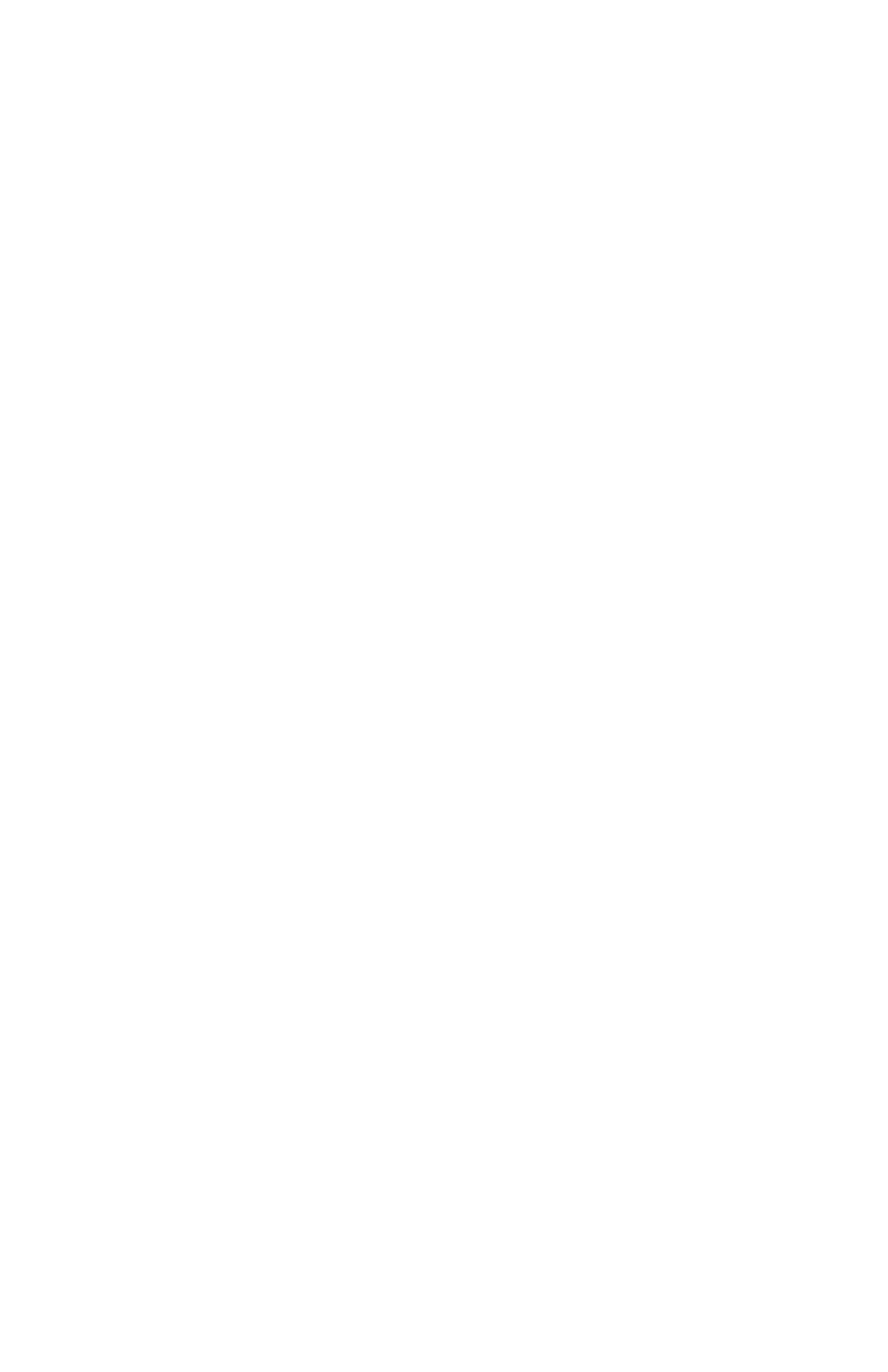| <b>SPIRITUAL DEVELOPMENT</b>                           |                           |                     |                                                                              |  |
|--------------------------------------------------------|---------------------------|---------------------|------------------------------------------------------------------------------|--|
| Serving God through supporting all our regular, weekly |                           |                     |                                                                              |  |
|                                                        |                           |                     | and special opportunities for worship and learning.                          |  |
| Involved/<br>Will<br>Continue                          | Wish to<br>be<br>involved | More info<br>Please | <b>Planning Team</b>                                                         |  |
|                                                        |                           |                     | Serve as a member of the Spiritual Development planning team                 |  |
| Involved/<br>Will<br>Continue                          | Wish to<br>be<br>involved | More info<br>Please | <b>Specific Areas of Interest</b>                                            |  |
|                                                        |                           |                     | Lead a Faith Group study                                                     |  |
|                                                        |                           |                     | Lead women's/men's bible study                                               |  |
|                                                        |                           |                     | Teach a special emphasis class                                               |  |
|                                                        |                           |                     | Work with team in developing and/or leading leadership training<br>programs. |  |
|                                                        |                           |                     | Work on team planning Summer Learning Series.                                |  |
|                                                        |                           |                     | Help develop community educational programs                                  |  |
|                                                        |                           |                     | Work on team for planning Advent or Lent lunch and learns.                   |  |
|                                                        |                           |                     | Help with special event publicity                                            |  |
|                                                        |                           |                     | Assist with organizing and overseeing spiritual Library.                     |  |
|                                                        |                           |                     | Prepare sanctuary for services and event to include setup and take<br>down.  |  |
|                                                        |                           |                     | Serve as a liturgist                                                         |  |
|                                                        |                           |                     | Serve as Head Usher, recruiting ushers/greeters for one month a year.        |  |
|                                                        |                           |                     | Serve as an usher and greeter                                                |  |
|                                                        |                           |                     | Operate the sound system                                                     |  |
|                                                        |                           |                     | Sing in choir                                                                |  |
|                                                        |                           |                     | Play an instrument                                                           |  |
|                                                        |                           |                     | Learn the process for obtaining and preparing communion bread.               |  |
|                                                        |                           |                     | Learn the process and participate setting up communion table.                |  |
|                                                        |                           |                     | Clean up after service                                                       |  |
|                                                        |                           |                     | Lead Children's Church for a 3 month period                                  |  |
|                                                        |                           |                     | Help with Children's Church once a month                                     |  |
| <b>Worship Technology</b>                              |                           |                     |                                                                              |  |
|                                                        |                           |                     | Assist in virtual services, i.e.; video, Zoom, Facebook, recording           |  |
|                                                        |                           |                     | Operation of sanctuary lighting                                              |  |
|                                                        |                           |                     | Undergo training to operate sound system                                     |  |
|                                                        |                           |                     | Undergo training to operate live streaming of events.                        |  |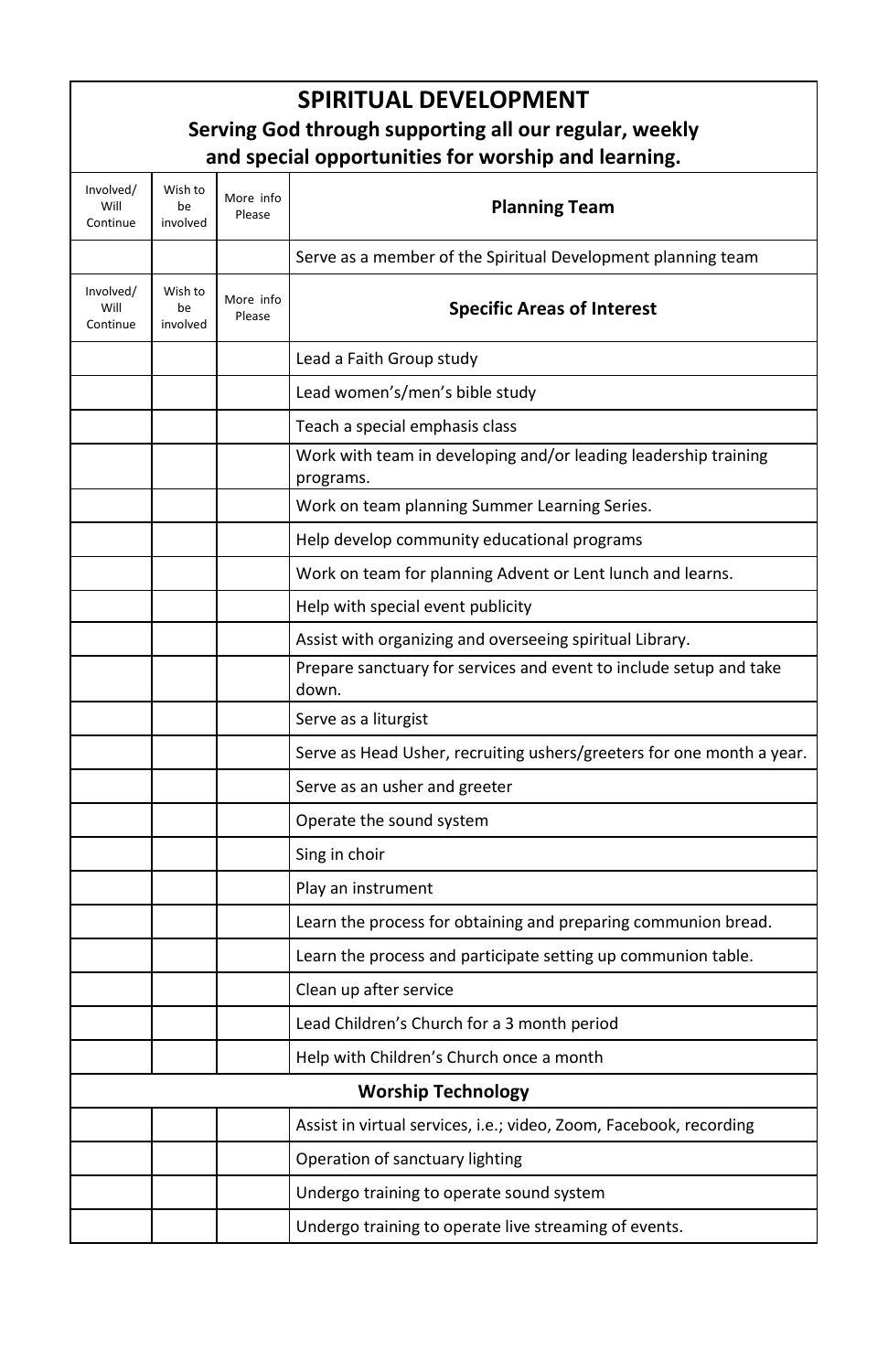| <b>ADMINISTRATION MINISTRY</b><br>Serving God in daily and weekly operations of the Church. |                           |                     |                                                             |  |
|---------------------------------------------------------------------------------------------|---------------------------|---------------------|-------------------------------------------------------------|--|
| Involved/<br>Will<br>Continue                                                               | Wish to<br>he<br>involved | More info<br>Please | <b>Planning Team</b>                                        |  |
|                                                                                             |                           |                     | Serve as a member of the Administration planning team       |  |
| Involved/<br>Will<br>Continue                                                               | Wish to<br>be<br>involved | More info<br>Please | <b>Finance</b>                                              |  |
|                                                                                             |                           |                     | Assist Financial Operations Team as needed                  |  |
| Involved/<br>Will<br>Continue                                                               | Wish to<br>be<br>involved | More info<br>Please | <b>Office Support</b>                                       |  |
|                                                                                             |                           |                     | Coordinate office workers                                   |  |
|                                                                                             |                           |                     | Volunteer to work in office                                 |  |
|                                                                                             |                           |                     | Assist in printing brochures, badges, etc.                  |  |
|                                                                                             |                           |                     | Assist with maintenance of church directory                 |  |
|                                                                                             |                           |                     | Assist with attendance records                              |  |
|                                                                                             |                           |                     | Assist pastor/church officers with needed tasks             |  |
|                                                                                             |                           |                     | Calling post (automated calling system used in emergencies) |  |
|                                                                                             |                           |                     | Assist with office computer system                          |  |
| Involved/<br>Will<br>Continue                                                               | Wish to<br>be<br>involved | More info<br>Please | <b>Communications</b>                                       |  |
|                                                                                             |                           |                     | Manage/monitor/update the Church website                    |  |
|                                                                                             |                           |                     | Maintain newspaper ads                                      |  |
|                                                                                             |                           |                     | Prepare church newsletter                                   |  |
|                                                                                             |                           |                     | Assist with desktop publishing projects                     |  |
|                                                                                             |                           |                     | Coordinate church's social media presence                   |  |
| Involved/<br>Will<br>Continue                                                               | Wish to<br>be<br>involved | More info<br>Please | <b>Stewardship</b>                                          |  |
|                                                                                             |                           |                     | Assist with preparation of Stewardship materials            |  |
|                                                                                             |                           |                     | Assist with Stewardship luncheon/picnic                     |  |
| Involved/<br>Will<br>Continue                                                               | Wish to<br>be<br>involved | More info<br>Please | <b>Facilities</b>                                           |  |
|                                                                                             |                           |                     | Assist with Security System Monitoring                      |  |
|                                                                                             |                           |                     | Assist with general grounds maintenance                     |  |
|                                                                                             |                           |                     | Have knowledge of control lighting, HVAC                    |  |
|                                                                                             |                           |                     | <b>Buildings and Grounds Sub-committee</b>                  |  |
|                                                                                             |                           |                     | Assist in tidying up building (Merry Maids and Men)         |  |
|                                                                                             |                           |                     | Parking lot attendant                                       |  |
|                                                                                             |                           |                     | Medical experience for inhouse emergency                    |  |
|                                                                                             |                           |                     | Setting up and breaking down for special events             |  |
|                                                                                             |                           |                     |                                                             |  |
|                                                                                             |                           |                     |                                                             |  |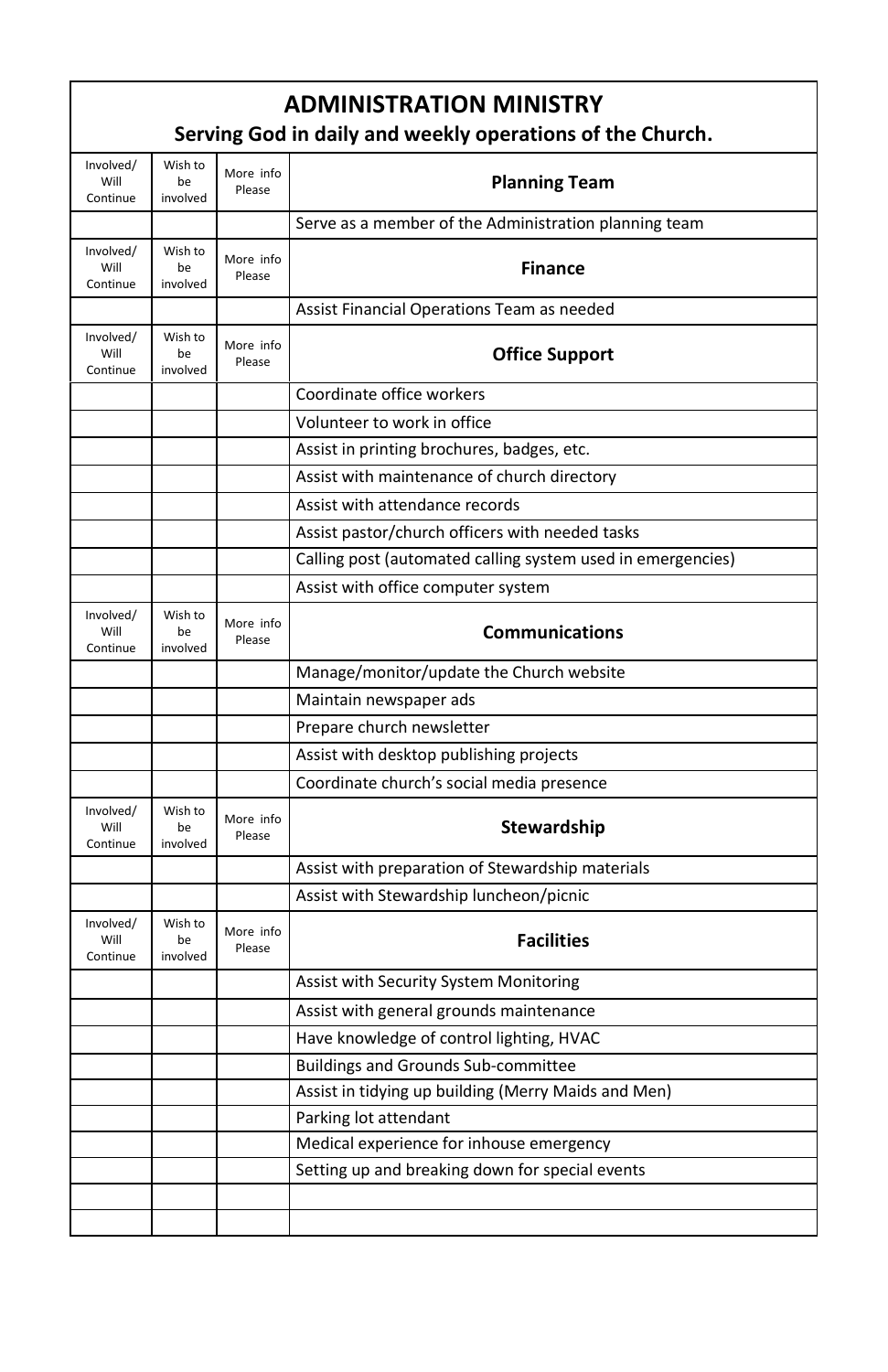| <b>CONGREGATIONAL CARE</b><br>Support and care of members and friends of the congregation |                           |                     |                                                                                                                                                            |
|-------------------------------------------------------------------------------------------|---------------------------|---------------------|------------------------------------------------------------------------------------------------------------------------------------------------------------|
| Involved/<br>Will<br>Continue                                                             | Wish to<br>be<br>involved | More info<br>Please | <b>Planning Team</b>                                                                                                                                       |
|                                                                                           |                           |                     | Serve as a member of the Congregational Care planning team                                                                                                 |
| Involved/<br>Will<br>Continue                                                             | Wish to<br>be<br>involved | More info<br>Please | <b>General Congregational Care</b>                                                                                                                         |
|                                                                                           |                           |                     | Assist Shepherds in the Faith Shepherd Program                                                                                                             |
|                                                                                           |                           |                     | Coordinate (or help coordinate) emergency prayer requests                                                                                                  |
|                                                                                           |                           |                     | Visit those in the hospital or homebound                                                                                                                   |
|                                                                                           |                           |                     | Help plan and serve on a host team for community/congregation special<br>events                                                                            |
|                                                                                           |                           |                     | Help setup/serve for Second Sunday Lunch                                                                                                                   |
|                                                                                           |                           |                     | Help clean up for Second Sunday Lunch                                                                                                                      |
|                                                                                           |                           |                     | Help provide meals during illness/bereavement                                                                                                              |
|                                                                                           |                           |                     | Provide transportation to church or to medical appointments                                                                                                |
|                                                                                           |                           |                     | Help make prayer shawls                                                                                                                                    |
|                                                                                           |                           |                     | Participate in Crafty Fridays                                                                                                                              |
|                                                                                           |                           |                     | Facilitate a craft project on Crafty Friday                                                                                                                |
|                                                                                           |                           |                     | Plan church events and outings, such as attending a play, concert or<br>similar outings                                                                    |
|                                                                                           |                           |                     | Participate in Book Club                                                                                                                                   |
|                                                                                           |                           |                     | Facilitate a Book Club Meeting                                                                                                                             |
|                                                                                           |                           |                     | Help with table décor for 2 <sup>nd</sup> Sunday Lunches                                                                                                   |
|                                                                                           |                           |                     |                                                                                                                                                            |
| Involved/<br>Will<br>Continue                                                             | Wish to<br>be<br>involved | More info<br>Please | <b>Faith, Hope and Hammers</b>                                                                                                                             |
|                                                                                           |                           |                     | Help with church members' small home repairs, minor electrical,<br>painting; church maintenance; technology and computer services and<br>similar projects. |
|                                                                                           |                           |                     | Coordinate Faith, Hope and Hammers program.                                                                                                                |
|                                                                                           |                           |                     |                                                                                                                                                            |
|                                                                                           |                           |                     |                                                                                                                                                            |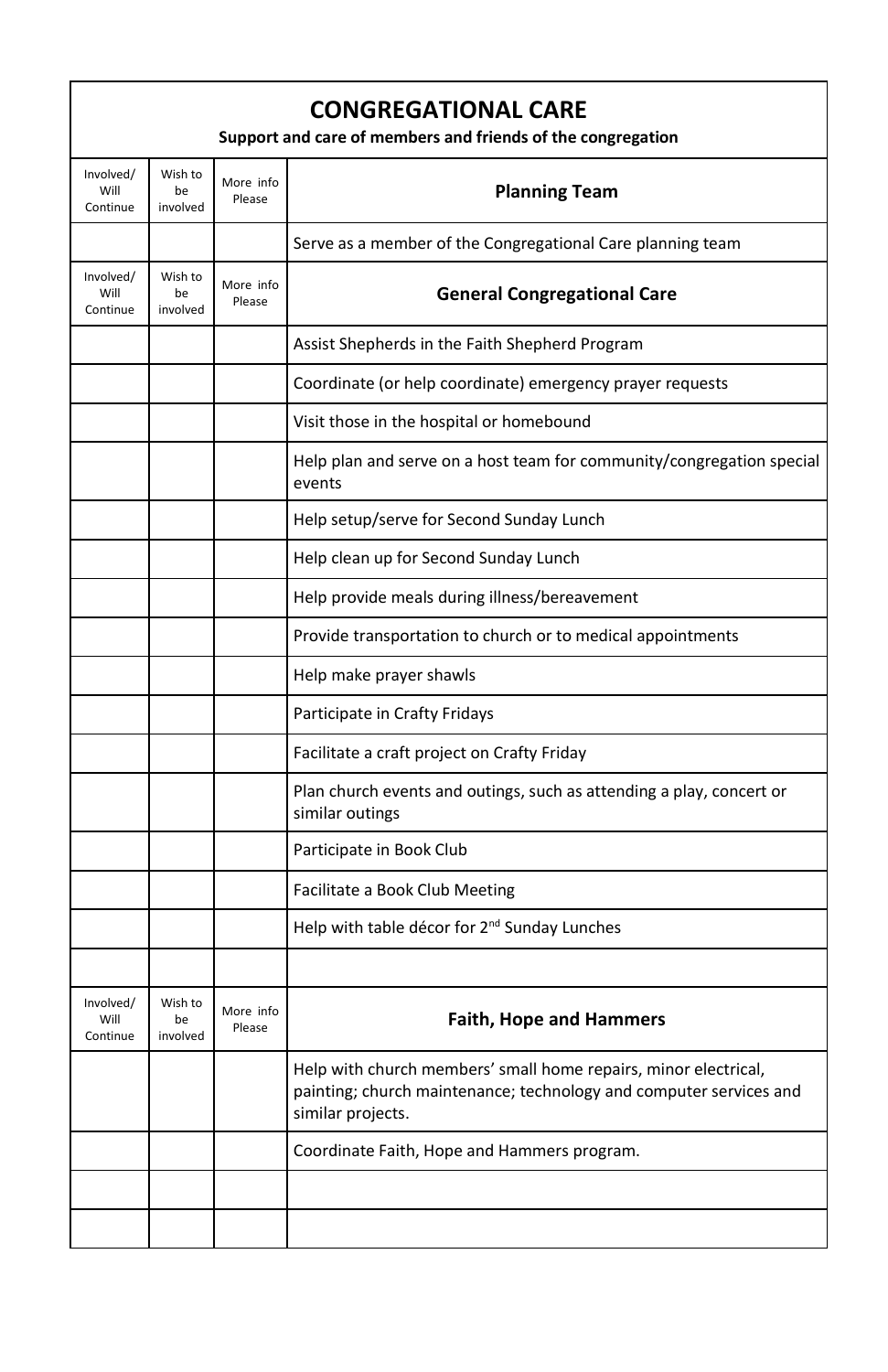| <b>MISSION AND OUTREACH</b><br>Serving our neighbors in the community and beyond |                           |                        |                                                                                                                                                                                                                                                                                                                                          |  |
|----------------------------------------------------------------------------------|---------------------------|------------------------|------------------------------------------------------------------------------------------------------------------------------------------------------------------------------------------------------------------------------------------------------------------------------------------------------------------------------------------|--|
| Involved/<br>Will<br>Continue                                                    | Wish to<br>be<br>involved | More<br>info<br>Please | <b>Planning Team</b>                                                                                                                                                                                                                                                                                                                     |  |
|                                                                                  |                           |                        | Serve as a member of the Mission and Outreach planning team                                                                                                                                                                                                                                                                              |  |
|                                                                                  |                           |                        |                                                                                                                                                                                                                                                                                                                                          |  |
| Involved/<br>Will<br>Continue                                                    | Wish to<br>be<br>involved | More<br>info<br>Please | Annual/Semi-Annual Activities Done at the Church                                                                                                                                                                                                                                                                                         |  |
|                                                                                  |                           |                        | Examples: Please underline items of interest<br>Blood Drive; Souper Bowl of Caring; East Fannin Elementary clothing<br>drive; collect Christmas gifts for local health facility residents and<br>Christmas and Mother's Day gifts for North Georgia Crisis Center;<br>assemble holiday food baskets; Sewing parties for mission projects |  |
|                                                                                  |                           |                        | Contact Person <b>Exercise Services</b><br>(Name Activity or "Where Needed")                                                                                                                                                                                                                                                             |  |
|                                                                                  |                           |                        | Volunteer<br>(Name Activity or "Where Needed")                                                                                                                                                                                                                                                                                           |  |

| Involved/<br>Will<br>Continue | Wish to<br>he<br>involved | More<br>info<br>Please | <b>Annual Activities Done Outside the Church</b>                                                                                                                                                                                                                                                               |
|-------------------------------|---------------------------|------------------------|----------------------------------------------------------------------------------------------------------------------------------------------------------------------------------------------------------------------------------------------------------------------------------------------------------------|
|                               |                           |                        | <b>Examples:</b> Please underline items of interest<br>Feed Fannin's Bowls of Hope; Rivers Alive; Arts in the Park; Halloween<br>Safe Zone; Community Service Fair; Light up Blue Ridge; Special<br>Olympics; Fire and Ice; Good Samaritan Activities; Fourth of July<br>Celebration, and Little Free Library. |
|                               |                           |                        | <b>Contact Person</b><br>(Name Activity or "Where Needed")                                                                                                                                                                                                                                                     |
|                               |                           |                        | Volunteer<br>(Name Activity or "Where Needed")                                                                                                                                                                                                                                                                 |

| Involved/<br>Will<br>Continue | Wish to<br>be<br>involved | More<br>info<br>Please | <b>Ongoing Activities</b>                                                                                                                                                                                                                                                                                                                                                                                                                                                                       |
|-------------------------------|---------------------------|------------------------|-------------------------------------------------------------------------------------------------------------------------------------------------------------------------------------------------------------------------------------------------------------------------------------------------------------------------------------------------------------------------------------------------------------------------------------------------------------------------------------------------|
|                               |                           |                        | Examples: Please underline items of interest<br>Staff the food pantry (weekly year-round); Pack and deliver Snack in a<br>Backpack (weekly during school year); Summer Feeding program (2)<br>days a week in June and July); church garden (summer months);<br>assemble friendship bags for guests; support Discovery Class;<br>welcome and assimilate new members; communicate, support and<br>assist area service organizations where possible - (Habitat, Second<br>Wind, Little Pink House) |
|                               |                           |                        | <b>Contact Person</b><br>(Name Activity or "Where Needed")                                                                                                                                                                                                                                                                                                                                                                                                                                      |
|                               |                           |                        | Volunteer<br>(Name Activity or "Where Needed")                                                                                                                                                                                                                                                                                                                                                                                                                                                  |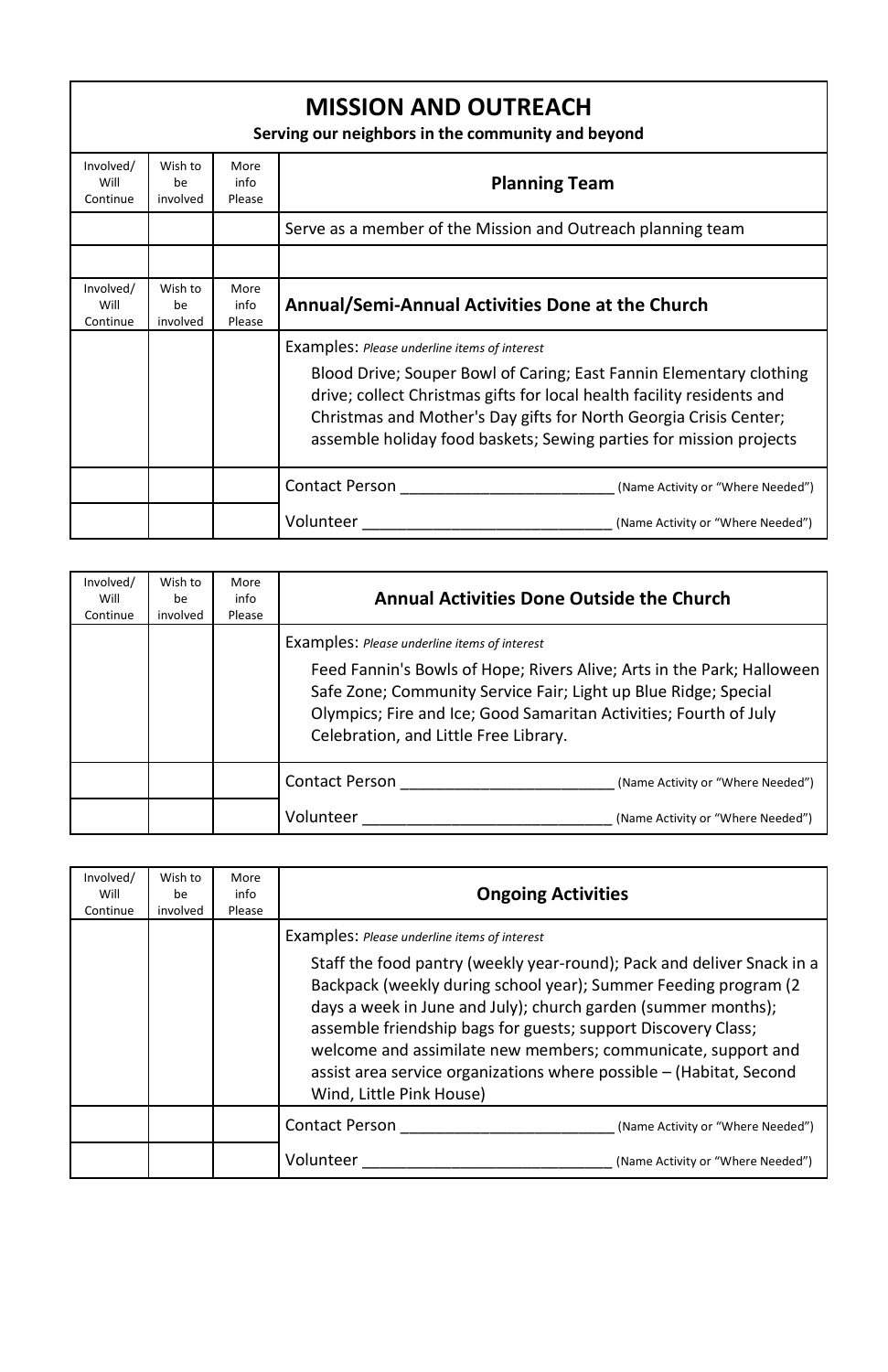#### **YOUR EXPERIENCE/TALENTS/SKILLS**

Tell us about yourself...things you like to do. (Please check boxes below)

| <b>Accounting Advice, Services</b> | Artist, Painter               |
|------------------------------------|-------------------------------|
| Carpentry/Woodworking              | Catering                      |
| Digital Photo Organization         | Drama, Costumes, Dance        |
| <b>Event Planning</b>              | Fundraising                   |
| Graphic Design                     | Home Repair                   |
| Knitting, Crocheting               | Landscaping                   |
| Legal Advice                       | <b>Outdoor Recreation</b>     |
| Photography                        | Poetry                        |
| Pottery                            | <b>Power Point</b>            |
| <b>Property Management</b>         | <b>Public Speaking</b>        |
| Sculpture                          | Served Previously as Deacon   |
| Served Previously as Elder         | Served Previously as Minister |
| Sewing                             | Social Media Ability          |
| Videographer                       | <b>Website Management</b>     |
| Writing/Editing                    | Microsoft Access experience   |
| <b>Group Facilitation</b>          | Crafts                        |
|                                    |                               |

| Artist, Painter               |
|-------------------------------|
| Catering                      |
| Drama, Costumes, Dance        |
| <b>Fundraising</b>            |
| Home Repair                   |
| Landscaping                   |
| <b>Outdoor Recreation</b>     |
| Poetry                        |
| <b>Power Point</b>            |
| <b>Public Speaking</b>        |
| Served Previously as Deacon   |
| Served Previously as Minister |
| Social Media Ability          |
| <b>Website Management</b>     |
| Microsoft Access experience   |
| Crafts                        |
|                               |

**Other experience and skills that you would be willing to share:**

**Please return your completed survey to the church office or place in the return envelope in your packet.**

*Thank You!*